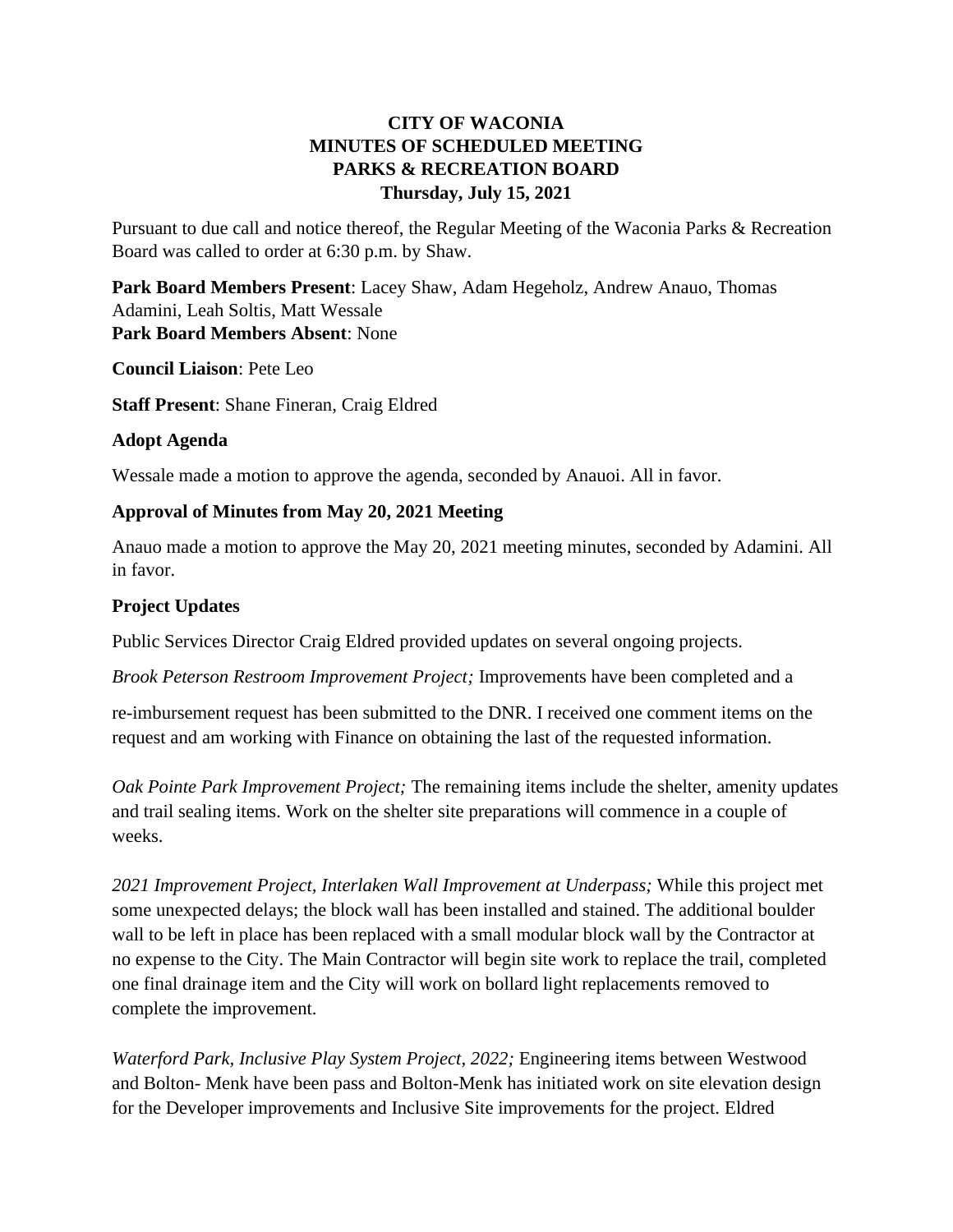reviewed tome closures of trail and street segments adjacent to the park to accommodate the Waterford 6<sup>th</sup> development work and discussed items being reviewed by Engineering for site layout and preparation for the playground and park amenities. The City received a response from the DNR on award of the Outdoor Recreation Grant to the City of Waconia. Discussion was had on fundraising totals to date and potential timing.

*War Memorial Information/Update;* On August 2nd Council will meet in a work session format with Joe Gifford, 1<sup>st</sup> Vice Commander and others representing the American Legion, Post 150 on items related to the War Memorial items within City Square Park. The plan is to establish a funding page to rehabilitate the Memorials and possibly relocate the items within City Square Park. More information for the August 19<sup>th</sup> Meeting will be available.

*Capital Improvement Projects, Parks;* Eldred reviewed the Parks Capital Improvement Projects forecasted for 2022, which include additional ADA work at City Square Park, fishing pier at Rietz Lake, inclusive playground and site improvements at Waterford Park, and park maintenance equipment.

# **Maintenance Updates:**

*City Square Park;* finalizing the first half of sidewalk improvements for the ADA requirements. We will be requesting Council authorization to bid the remaining work scheduled for 2022 to meet the deadline of June 30, 2022.

*Interlaken Park;* Staff will be installing a drainage system in replacement of a retaining wall which failed early this spring. We will also be completing a forestry clearing of the shrubbery in the wooded area again. We have received a request for additional Park benches along the trail within the north portion of the park. We plan to look at additional installations if we have the amenity numbers available. Discussion by the Park Board was had on identification and removal of invasive species such as buck thorn by staff or other methods.

*MPCA Grant;* we were recently awarded an Alternative Electric Equipment grant from the MPCA where we plan to purchase battery operated turf equipment in place of gas operated equipment.

*Trail Seal Project;* this project should be occurring pretty soon through efforts of partnership with Scott County and other Municipal Agencies. Information is forth coming on the City Website.

*TH 5 Medians;* staff will be working on this aesthetic area sometime soon with new landscaping. We plan to reduce the plant material accent and add "No-Mow" turf to the sides.